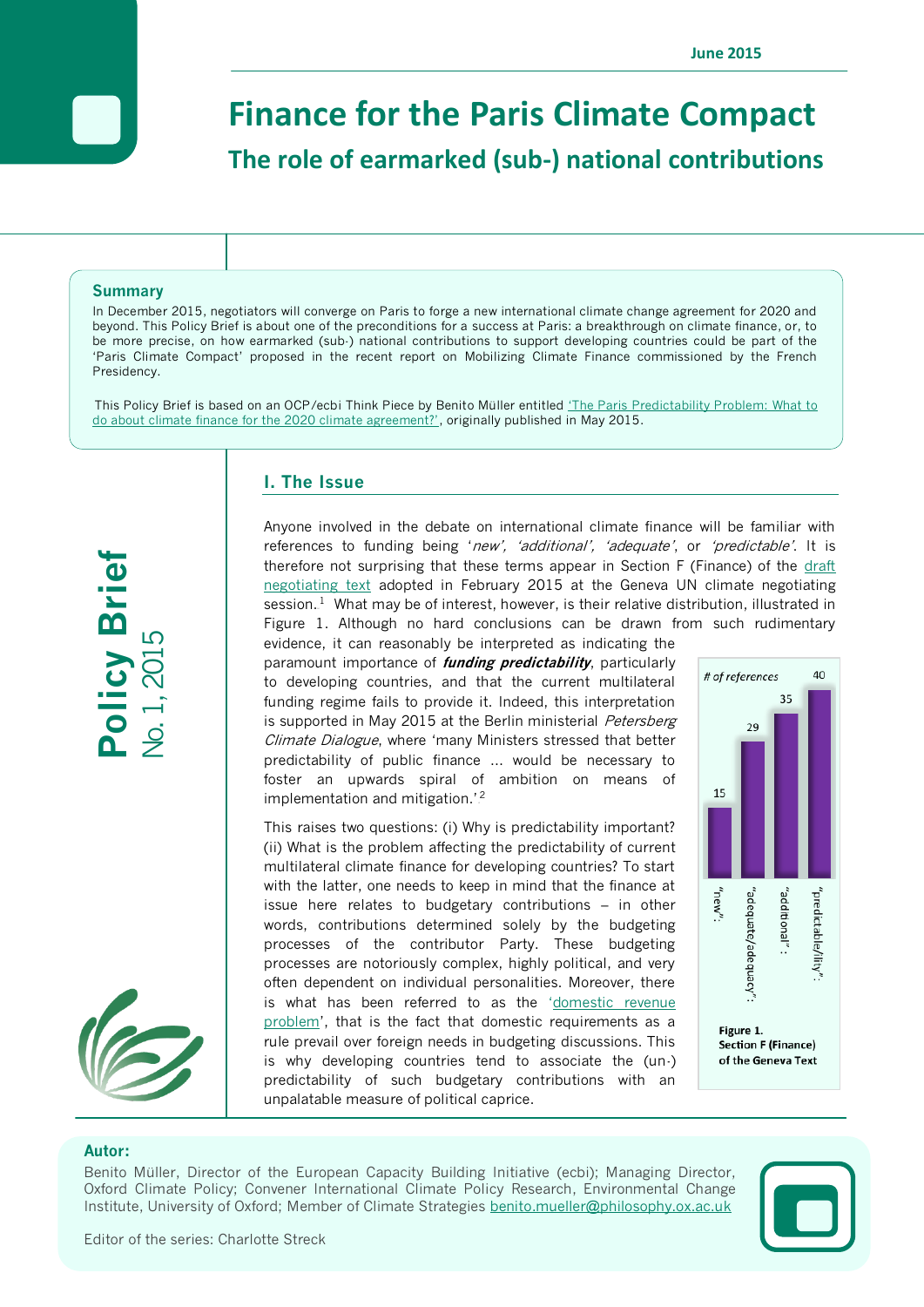### **Box 1. [Laudato Si'](http://w2.vatican.va/content/francesco/en/encyclicals/documents/papa-francesco_20150524_enciclica-laudato-si.html) (Pope's Encyclical)**

The warming caused by huge consumption on the part of some rich countries has repercussions on the poorest areas of the world, especially Africa, where a rise in temperature, together with drought, has proved devastating for farming. [§ 51]

The developed countries ought to help pay this debt by significantly limiting their consumption of nonrenewable energy and by assisting poorer countries to support policies and programmes of sustainable development. The poorest areas and countries are less capable of adopting new models for reducing environmental impact because they lack the wherewithal to develop the necessary processes and to cover their costs. We must continue to be aware that, regarding climate change, there are **differentiated responsibilities**.[§ 52]

Concerning the question of why predictability is important, there are really two answers. Firstly, actions to address climate change often require longer-term support and cannot be planned or implemented without a sufficient degree of funding predictability.

Yet, secondly, predictability – or rather enhancing the predictability of (public sector) funding for developing countries – could also be of key importance for the Paris Agreement. The fact is that there will be no success in Paris without an agreement on financial support for developing countries. In the past, there has been the option of setting up a new fund or mechanism (Financial Mechanism, Adaptation Fund, Least Developed Countries (LDC) Fund, Special Climate Change Fund, Green Climate Fund) but this is no longer a viable option for Paris.

At the moment, inspired by the Copenhagen US\$100 billion figure, the focus appears to be on numbers – long-term funding goals and pathways of how to get there. If it were possible to agree on such figures/pathways and if there were sufficient certainty that the targets would/could be kept, then predictability would be reasonably assured. However, it is unlikely that this will be possible in the context of budgetary contributions, which is why for Paris to be a success, predictability (of public sector funding) needs to be enhanced by other means. But how?

### **II. 'Le mieux': International Innovative Finance**

### **Plan A: Earmarking international revenue sources**

Arguably the most effective way to overcome the domestic revenue problem is to avoid national budgets in the first place. The [CDM](http://cdm.unfccc.int/) adaptation levy (earmarked for the [Adaptation Fund\)](https://www.adaptation-fund.org/about) is a good example of how this can be done. Money, in the form of CDM credits, is taken directly from project developers and given to the Adaptation Fund to be monetized in the carbon market. National governments are not involved at all, and the proceeds are completely 'automatic' and as such, in principle, fairly predictable.

The best way to address the predictability problem in the context of the climate negotiations would hence be to strengthen the adaptation levy by extending it not only to the other Kyoto Protocol mechanisms,2F <sup>3</sup> but also to **any new market mechanism** under the Paris Agreement, especially if it were to involve some form of international auctioning of emissions permits (ideally with some price floor). International innovative instruments related to climate change are also being discussed in other fora, most notably at the International Civil [Aviation Organization](http://www.icao.int/) (ICAO).<sup>4</sup> and International [Maritime Organization](http://www.imo.org/) (IMO).<sup>5</sup> in the context of reducing international aviation and maritime emissions. They, too, could be harnessed to generate predictable climate finance for developing countries.

The distinguishing feature of these international

| Table 1: Aviation taxes and their use in selected developed countries – indicative figures. |  |
|---------------------------------------------------------------------------------------------|--|
|---------------------------------------------------------------------------------------------|--|

Source[: Lockley and Chambwera](http://www.oxfordclimatepolicy.org/publications/documents/Comment-March-2011_2.pdf) (2011) and [GCF Pledge tracker](http://news.gcfund.org/wp-content/uploads/2015/04/GCF_contributions_2015_apr_30.pdf)

|                      | <b>Domestic</b> |                 | <i><u><b>International</b></u></i> |           | <b>Total</b><br>raised | <b>Use</b>                                   | <b>GCF IRM</b><br>pledge |
|----------------------|-----------------|-----------------|------------------------------------|-----------|------------------------|----------------------------------------------|--------------------------|
|                      | Economy         | Premium         | Economy                            | Premium   |                        |                                              |                          |
| UK<br>(2011)         | \$20            | \$40            | \$98-123                           | \$196-280 | \$3 bh                 | Government revenue                           | \$1.2 <sub>bn</sub>      |
| <b>USA</b><br>(2005) | 7.5% of<br>fare | 7.5% of<br>fare | \$14.50                            | \$14.50   | \$16 bh                | infrastructure,<br>Aviation<br>security etc. | \$3 bh                   |

\* Initial Resource Mobilisation

\*\* Aggregate of all federal aviation taxes, not just those listed. \*\*\* Capital and grant

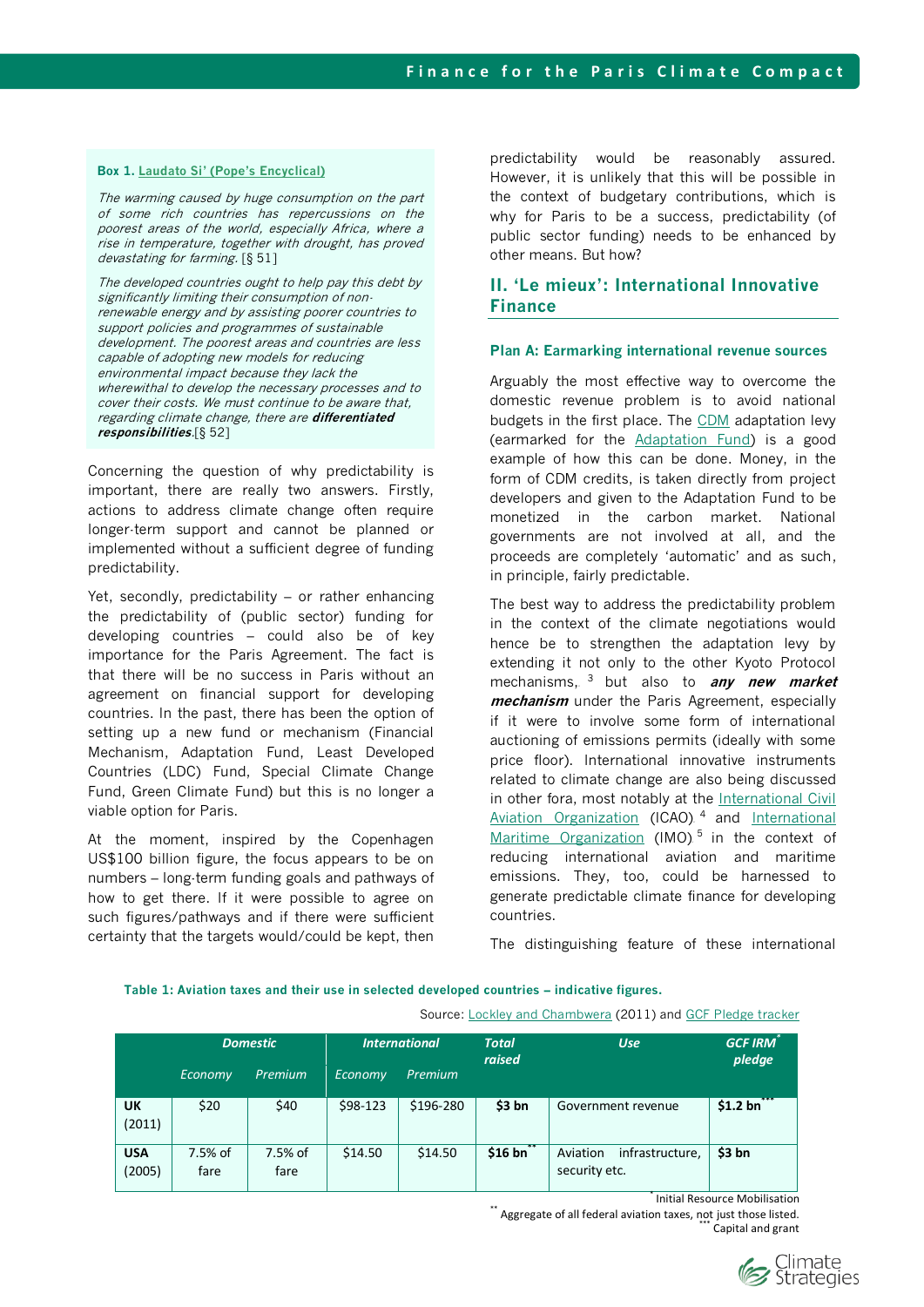innovative finance instruments is that they are **collected by an international body**, thus, by definition, avoiding the problems associated with national budgetary contributions. This is why they would clearly provide the best way of enhancing predictability. However, such international levies are still anathema to many national treasuries, which makes it unlikely that any of them would be established in time for Paris. So what to do instead?

### **III. 'Le bien': Earmarking of Domestic Sources**

### **Plan B: Earmarking at the national level**

On 23 June 2015, the French Presidency published a report commisioned in February by the President of the French Republic on Mobilizing Climate Finance.<sup>6</sup> which, covering the financial instruments identified more than a decade ago as 'innovative' (financial transaction tax, carbon market auctions revenues, etc.) while also looking at the means of finding 'innovative' ways of using existing tools in the 'toolboxes' of both private and public actors to scale-up financial flows for the low-carbon economy.<sup>7</sup>

The scope of the report is linked to the current UN climate negotiations in the run up to Paris. However, the core of its proposals, according to the authors, falls, strictly speaking, outside of the scope of these negotiations. Nevertheless, they serve to support the 'Compact' or the 'Alliance' for climate that will be reached in Paris: this will include the formal UNFCCC agreement, as well as commitments made by public and private actors outside of the agreement itself.<sup>8</sup>

Among the concrete instruments considered by the Presidency Report is the **Financial Transaction Tax** (EU FTT) proposed by the European Commission, which is to be collected domestically by the participating EU member states<sup>9</sup> and hence is not 'international' in the above-mentioned sense.

The fact that the revenue from this tax, [estimated](http://www.diw.de/documents/publikationen/73/diw_01.c.405812.de/diwkompakt_2012-064.pdf)  at €[37 billion per year](http://www.diw.de/documents/publikationen/73/diw_01.c.405812.de/diwkompakt_2012-064.pdf) (US\$41 billion), is presently earmarked for development aid, fighting epidemics, and climate change demonstrates that even though treasuries often do not consider it to be best fiscal practice, they are still willing to earmark domestic revenue streams under certain circumstances. Moreover, the proposed EU FTT is by no means alone in this respect. In the UK, for example, earmarking precedents include the Climate Change Levy initially used to fund a number of energy efficiency initiatives such as The Carbon Trust, and the Renewables Obligation, under which payments for shortfalls are earmarked to be paid back to suppliers. Other UK examples are, as in most countries, the National Lottery and, most significantly, the National Insurance scheme, where contributions are held 'off budget' (i.e. separate from the national budget) in the National Insurance Fund.

While not all countries may wish to introduce an FTT, there is absolutely no reason why they could not earmark (part of) another domestic revenue source to be used for supporting climate change measures in developing countries, particularly if the source is related to the earmarked purpose. A good example of this has been described in Peter Lockley and Muyeye Chambwera's 2011 Oxford Energy and Environment Brief entitled '[Solidarity Levies on Air](http://www.oxfordclimatepolicy.org/publications/documents/Comment-March-2011_2.pdf)  Travel: The case for a ready-made innovative stream of finance in support of the current [international climate negotiations](http://www.oxfordclimatepolicy.org/publications/documents/Comment-March-2011_2.pdf)' (Table 1). The UK [Air Passenger Duty,](http://en.wikipedia.org/wiki/Air_Passenger_Duty) for example, raises annually more than double the sum that the UK pledged for the multi-year Initial Resource Mobilization of the GCF. Given this and the above-mentioned precedents, it should be in the realm of the politically possible to redefine at least part of this duty as an 'Air Passenger Solidarity Charge' earmarked for, say, the GCF.

### **Plan C. Earmarking at the sub-national level**

If, as in the case of the US and Canada, nationallevel instruments are unlikely, the solution may be sub-national public sector contributions. 10 As it happens, some state and provincial governments in the US and Canada have very progressive views on climate change.

For example, on 29 April 2015, California's Governor, Jerry Brown, issued an Executive Order which not only establishes a new interim statewide greenhouse gas emission reduction target to reduce greenhouse gas emissions to 40 percent below 1990 levels by 2030, but also specifically addresses the need for climate adaptation, directing the state government to incorporate climate change impacts into state legislation and to identify what actions the state can take to reduce the risks posed by climate change. Moreover, California already engages in subnational support to developing country governments. $^{11}$ 

Quebec is also noteworthy in this context, not only because climate change measures have overwhelming cross-partisan political support, but also because Quebec has a long-standing tradition

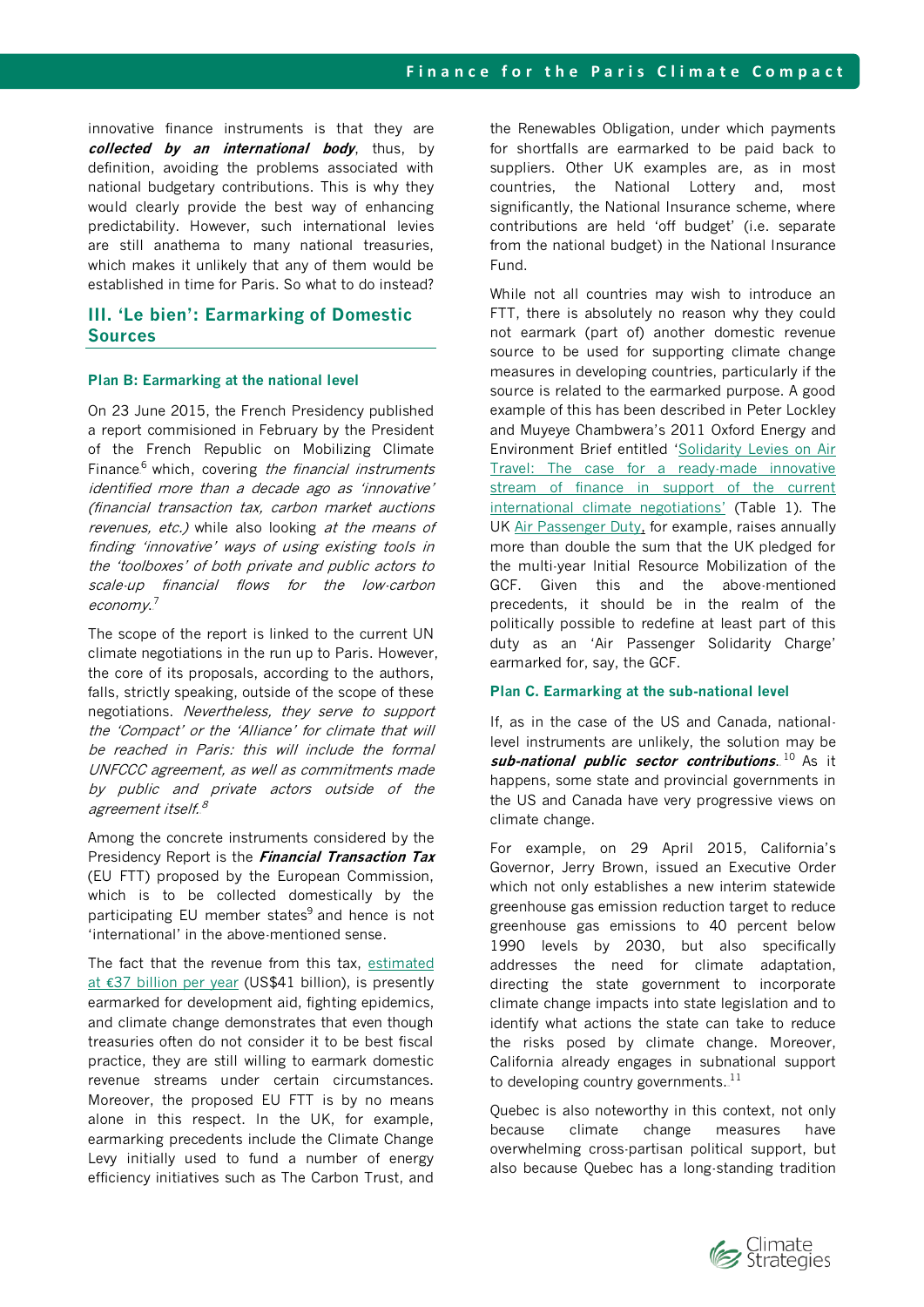of engaging in international relations. For one, it is convinced of the need to work together with governments engaged in the fight against climate change.<sup>12</sup> Quebec is also special as a sub-national government in having a [Ministry for International](http://www.mrif.gouv.qc.ca/en/solidarite-internationale/quebec-et-la-solidarite/portrait)  [Relations,](http://www.mrif.gouv.qc.ca/en/solidarite-internationale/quebec-et-la-solidarite/portrait) and it seems reasonable to think that solidarity with the poorest and most vulnerable countries in their fight against the adverse impacts of climate change, as demanded in the Pope's latest Encyclical (Box 1), fits very well with Quebec's stated intention 'to contribute tangibly, in its own way, to the progress and advancement of developing countries.'<sup>13</sup>

It thus stands to reason there might be sufficient political will in California and Quebec to use a small share of the proceeds from their **[joint auctions](http://www.arb.ca.gov/cc/capandtrade/auction/auction_archive.htm) of allowances for their emission trading schemes** as a solidarity charge for the poorest and most vulnerable countries, say through the [UNFCCC](http://unfccc.int/cooperation_and_support/financial_mechanism/least_developed_country_fund/items/4723.php)  [Least Developed Country Fund](http://unfccc.int/cooperation_and_support/financial_mechanism/least_developed_country_fund/items/4723.php) (LDCF), which is chronically under-funded and is in danger of being closed down due to insufficient resources.<sup>14</sup> Indeed, given that both are in the [Western Climate Initiative](http://www.wci-inc.org/docs/By-Laws_of_the_WCI-Inc_Final_rev05082013_Signed.pdf) (WCI) as well as in the [International Carbon Action](https://icapcarbonaction.com/)  [Partnership](https://icapcarbonaction.com/).<sup>15</sup> (ICAP), 'Plan C' could ultimately well develop into a 'Plan WCI', or even a 'Plan ICAP', which would make any first move in this direction a genuinely historic event of global significance.

### **IV. A 'Development Gold Standard' for climate finance**

The finance breakthrough required for a Paris success will not come in the form of a new fund, or the adoption of a new global finance target/pathway. It may not even be part of the international climate negotiations. If anything, it may be that a significant number of developed country governments, national or sub-national, decide to contribute to the Paris Climate Compact<sup>16</sup> by adopting domestic instruments that **enhance the predictability/automaticity of their support** by the **earmarking of certain innovative domestic funding**  **sources** for the support of climate change efforts in particularly vulnerable developing countries.

The current proposal for a **Financial Transaction Tax** by 11 EU member states is clearly very important for a success in Paris.<sup>17</sup> However, other national and, indeed, sub-national developed country governments can also play a significant part towards that breakthrough. The most straightforward way of doing this would be to follow the CDM share of proceeds for adaptation – which 'was crucial in building sufficient G77 support for the CDM'.<sup>18</sup> - by setting aside *two percent of the* **revenue of carbon instruments** (emission trading schemes, carbon taxes) in solidarity with the poorest and most vulnerable countries, thereby establishing a voluntary '**Development Gold Standard** for such instruments.

This idea of using a share of **(sub-) national auctioning revenues as a source of funding for the LDCF** was first presented at the ecbi Bonn Seminar.<sup>19</sup> on 7 June 2015, during the June 2015 ADP session in Bonn, Germany, and discussed extensively with government and non-government stakeholders during the negotiations. It generated some very positive feedback and considerable interest, not only from LDCs (Box 2), but also among potential contributors, both at the national and sub-national level, indicating that the time for the idea may finally be ripe. In short, the finance breakthrough required for a Paris success is possible, but it is not necessarily in the hands of the UN climate negotiators. It is in the hands of governments, at all levels, who need to weigh very carefully their desire to adhere to theoretical best fiscal practice against the very pragmatic need to have a success in Paris. Moreover, in this case, le mieux need not be *l'ennemi du bien*, as Voltaire contended – the good can be a stepping stone to the better, if not to the best. En route, it can even provide the finance breakthrough needed for success in Paris.

### **Box 2. Endorsements**

The funding situation of the LDCF is indeed precarious and needs to be addressed as a matter of urgency. In addition to ensuring adequate public funds for the continuation of the LDCF, I agree that we need to identify other predictable sources of funding for the Fund, such as funds that could be obtained from setting aside a share of the proceeds from auctioning of emission permits. Indeed, I think the idea of including sub-national sources in this context would be a historic game changer in this context and should be strongly supported as a new 'gold standard' for emissions trading schemes.

Giza Gaspar Martins (Republica de Angola)

Chair of the Least Developed Countries Group (2015)

Le financement prévisible du Fonds pour les PMA a été un problème depuis sa création en 2001 pour soutenir les besoins immédiats et urgents des pays les moins avancés. Au cours des dernières années, la situation est devenue critique. La demande pour les ressources du Fonds pour les PMA dépasse considérablement les fonds disponibles pour les nouvelles approbations: à la date d'avril 2015, les fonds disponibles pour de nouvelles approbations de financement s'élevaient à 12 millions de dollars; tandis que les 26 projets ayant été techniquement approuvés constituent une demande totale de financement de 200 millions de dollars. Voilà pourquoi je soutiens pleinement l'idée d'utiliser une part des recettes provenant des systèmes d'échange d'émissions nationales et sous-nationales comme proposé dans le document, notamment dans le cadre de l'appui sous-national pour le Programme d'action de Lima-Paris

Tosi Mpanu-Mpanu (République démocratique du Congo) Président désigné (2016) du Groupe des pays les moins avancés